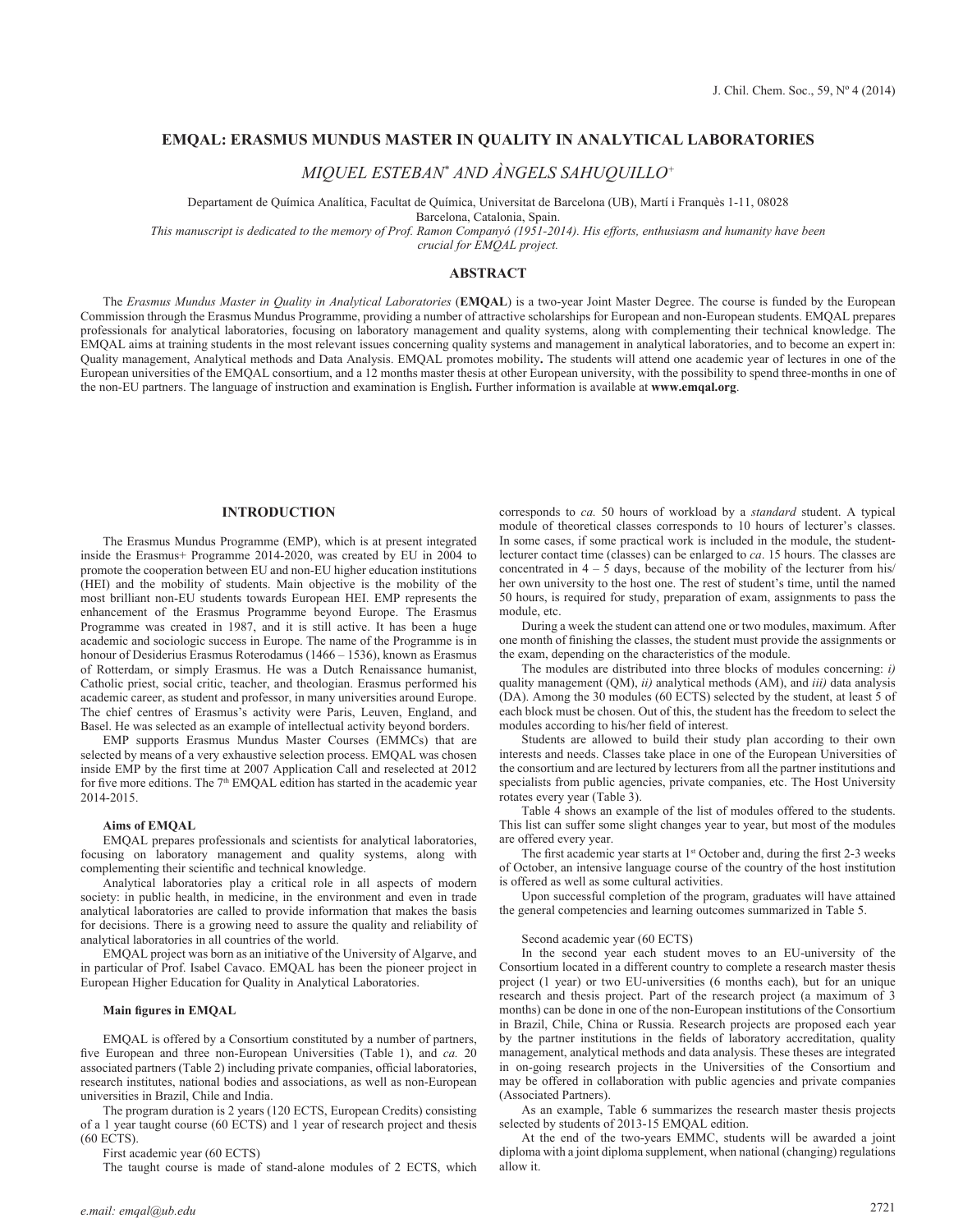# **EM scholarships for EMQAL students**

EMQAL is funded by the European Commission through the Erasmus Mundus Programme (EMP). As a consequence, EMP provides a number of attractive scholarships for European and non-European students. Characteristics of these scholarships are summarized in Table 7. The number of studentships is fixed by the Education, Audiovisual and Culture Executive Agency (EACEA) at Brussels and changes year to year.

The Selection criteria for these studentships follow the general rules of EMP. All eligible candidates to EMQAL are evaluated and ranked according to the following criteria:

A. Academic Excellence: Quality of previous qualifications - evaluates the academic curriculum of the candidate: previous degrees, post-graduate courses, specialization courses, scientific publications.

B. Proficiency in languages of the consortium, particularly English.<br>C. Motivation and Potential - measures the benefit to the candida

Motivation and Potential - measures the benefit to the candidate from the Master.

D. Suitability - match between the candidate's profile and the Master. Appropriate professional experience is evaluated.

E. Recommendations - based on the confidential evaluation of the candidate by two referees.

Each criterion A-E is scored 0-5. Only very high quality candidates, with all criteria above 3.5, are accepted to the course. The scores for all criteria are summed, and candidates are ranked by order of merit according to their global score (17.5-25.0).

This evaluation is made by a Selection Committee composed by representatives from each of the EU-partner universities in EMQAL. The results are published in the website as a pre-selection list of candidates to EMQAL. The pre-selection is sent to the EACEA, who will give the final approval of the candidates selected for Erasmus Mundus studentships.

Eligible candidates (not awarded by one of the restricted number of EM scholarships) can obtain an Admission Letter to EMQAL in order to apply for national or private grants programmes.

# **EM scholarships for EMQAL scholars**

The EMP provides funds to all EMMC consortia for scholars/guest lecturers and engages those holding an outstanding academic and/or professional profile. The involvement of scholars should bring added value to the EMMC intake in terms of student-centred teaching/lecturing, research activities, Master thesis support, academic/professional networking, etc. The performed tasks and results from scholar engagements within the EMMC must be described in the context of the mandatory project reporting.

Each EMMC is expected to engage minimum 4 different scholars/guest lecturers for a minimum of 8 weeks in total. (NOTE: A "week" is defined as minimum 4 out of 7 consecutive calendar days and it is not possible to consider 8 consecutive days as 2 weeks). There is no maximum number of EMMC scholars to be engaged. The minimum duration per engagement of an EMMC scholar is 4 to 7 consecutive calendar days (= one week).

Scholars' mobility is considered eligible between the partners of the consortium (including to/from associated partners) and from an organization outside the consortium, provided it is clearly linked to the EMMC course. No scholar paid by other EU funds can be considered as eligible nor reported as EMMC scholar week.

The remuneration of scholars/guest lecturers from the management lump sum contribution can be fixed by the consortium. The amount to be paid to scholars should cover both travel/installation contribution and working fees.

## **Final remarks**

EMQAL is an excellent Master Course as proved by the selection as EMMC at 2007 and renovation at 2012. At the moment, five editions have been completed, and two editions are running, including a total of about 120 EMQAL students of different background such as chemists, pharmacists, chemical engineers, agricultural and environmental scientist, biologist, biochemist, microbiologists, food scientist and veterinary doctors, among others, from all over the world. In each edition, from 60-75 modules have been taught covering the three blocks (QM, AM and DA), involving up to 45 mobilities of lecturers to the Host University. More than 35 projects are offered to the students for their research master thesis yearly, including joint projects between partners, associated partners and non-European partners. In this way, EMQAL is also helping in the promotion of new collaborations between institutions with similar research interests. In each edition, some Scholars are also sharing their field of expertise not only with students but also during their research stages.

EMQAL and three other EMMCs were selected by the Action 3 Erasmus Mundus Project JOQAR as models of EMMCs in order to stablish a common procedure, at European level, for validation of master courses instead of the present national procedures. The final report of JOQAR commission pointed out the very high standards of EMQAL.

#### **Table 1:** List of EMQAL Partners.

University of Barcelona (Spain) – Coordinator University of Algarve (Portugal) University of Bergen (Norway) University of Cádiz (Spain) Gdansk University of Technology (Poland) Central South University (China) Novosibirsk National Research State University (Russian Federation) University of São Paulo (Brazil)

**Table 2:** List of EMQAL Associated Partners.

## *EU University or higher education institution*

Centro de Química Estructural (CQE), Portugal Bergen University College, Norway

#### *Non-EU universities:*

Universidade Federal do Rio Grande do Norte (UFRN), Natal, Brazil Universidade Estadual de São Paulo "Julio de Mesquita Filho"(UNESP), Sorocaba, Brazil

Tamil Nadu Agricultural University (TNU), India Universidad Católica del Norte (UCN), Antofagasta, Chile

#### *Public research centres (not HE)*

Institut de Recerca Hospital del Mar (IMIM), Spain

Institut Català de Recerca de l'Aigua (ICRA), Spain

Centre de Diagnòstic Biomèdic (CDB), Hospital Clínic de Barcelona, Spain *Enterprise large (Public)*

Laboratório Central da Empresa Portuguesa das Águas Livres, SA (EPAL), Portugal

#### *Enterprise large (Private)*

Sociedad General de Aguas de Barcelona (AGBAR), Spain

## *Private research centres*

Water Technology Center Cetaqua (CETAQUA), Spain

# *Public authority (national)*

Entidad Nacional de Acreditación (ENAC), Spain

Norwegian Accreditation (NAA), Norway

#### *Public authority (regional)*

Agència de Salut Pública de Barcelona (ASPB), Spain

Agencia de Gestión Agraria y Pesquera de Andalucía (AGAPA), Spain

#### Agència Catalana de Seguretat Alimentària (ACSA), Spain

Laboratorio Provincial de Salud Pública de Cádiz (LPSPC), Spain

# *Public HE research centres*

Institute of Marine Research (IMR), Norway

National Institute of Nutrition and Seafood Research (NIFES), Norway NofimaBiolab (NOFIMA), Norway

Norwegian Institute for Air Research (NILU), Norway

*Non-profit / Non-governmental organization Professional associations:* Sociedad Española de Química Analítica (SEQA), Spain Sociedade Portuguesa de Química (SPQ), Portugal

#### **Table 3:** Host universities for the first academic year.

2008-2009: University of Algarve

2009-2010: Gdansk University of Technology.

2010-2011: University of Barcelona

2011-2012: University of Algarve

#### 2012-2013: University of Cádiz

2013-2014: University of Barcelona

2014-2015: University of Bergen

2015-2016: Gdansk University of Technology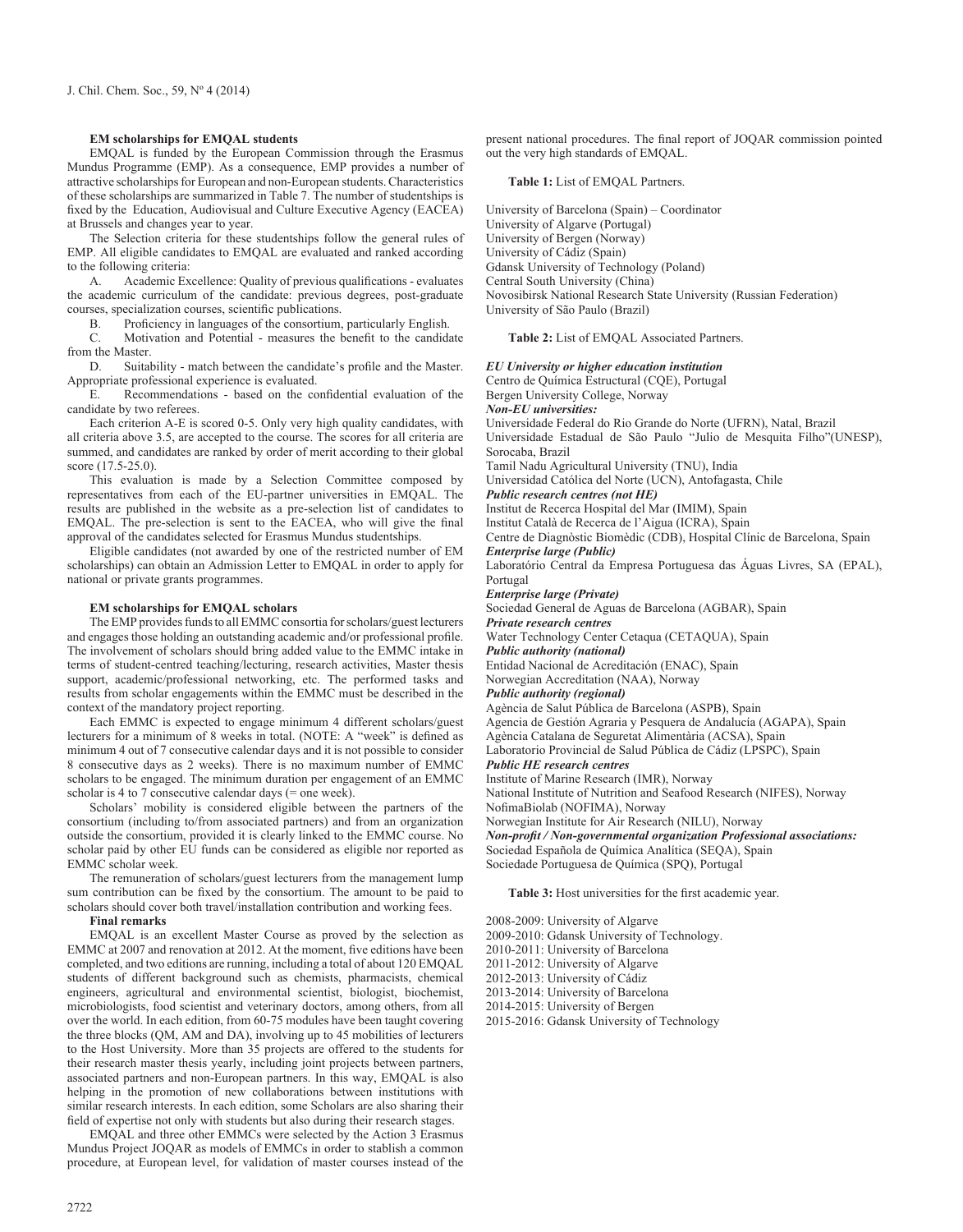**Table 4:** Modules proposed in the 2013-14 academic year at UB (6th EMQAL Edition).

# **Quality Management (QM)** - 23 modules

*QM01 - Quality Management* QM0101 European Quality Policy and Infrastructures QM0102 Introduction to Quality Management QM0104 Laboratory Quality Systems: ISO/IEC 17025 QM0105 HACCP and ISO 22000 QM0106 Good Laboratory Practice QM0107 Laboratory Quality Systems: ISO 15189 *QM02 - Management* QM0202 Human Resources QM0203 Managing Instalations, Equipment and Consumables QM0204 Quality Systems Documentation QM0207 Laboratory Information Management Systems (LIMS) QM0208 Risk assessment *QM03 – Traceability* QM0302 Calibration and Verification QM0306 Proficiency Testing Schemes and Certified Reference Materials *QM05 - Methods of analysis* QM0502 Method validation QM0503 Technical Writing QM0504 Internal Quality Control *QM06 - Audits* QM0601 Laboratory Audits (EN ISO 19011) *QM07 - Safety* QM0701 Chemical Safety and REACH regulations *QM08 - Postgraduate skills* QM0802 IT Tools QM0803 Laboratory Skills QM0804 Fieldwork Skills: practical implementation of quality management **Systems** QM0805 Research Skills QM0811 Language course - Intensive Spanish course

#### **Data Analysis (DA)** - 13 modules

#### *DA01 - Basic Statistics*

DA0101 Measuring variability and Error Propagation DA0103 Regression Analysis DA0104 Statistical Decision and Analysis of Variance DA02 - Uncertainty measurement DA0201 Introduction to Uncertainty Measurement DA0203 Uncertainty Measurement in Chemical Tests DA0204 Uncertainty Estimation in Clinical Analysis *DA03 - Chemometrics* DA0301 Experimental Design and Optimization DA0302 Pattern Recognition and Classification DA0306 Fundamentals of Multivariate data analysis DA0307 Latent Variable Regression Techniques DA0312 Process Analysis: modeling and non-linear parameter fitting DA0313 Multivariate Analysis of Metabonomic and Proteomic Spectral Profiles DA0314 Curve Resolution

#### **Analytical Methods (AM)** - 34 modules

## *AM01 - Natural Water Analysis*

AM0101 Water Directive and CEN Standards

- AM0102 Water Sampling and general characterization AM0104 Water - Metal Analysis
- AM0105 Water Analysis of Organic Components

AM0106 Water - Microbiological Analysis

*AM02 - Food Analysis*

- AM0205 Foods Sample treatment
- AM0206 Functional Foods Analysis
- AM0204 Foods Microbiological analysis

AM0210 Determination of toxic substances migration from the packaging to food

# *AM03 - Clinical Analysis*

AM0301 in Vitro Directive and CEN Standards AM0307 Medical Microbiology

AM0309 Fundamentals of Biochemical Analysis AM0314 Chemical fingerprinting and quality control of herbal medicines *AM05 - Environmental Analysis* AM0501 Trace Metal Water Speciation AM0502 Atmospheric Analysis AM0503 Soil and Sediment Analysis AM0507 Environmental samples monitoring *AM07 - Biochemical Analysis* AM0701 Immunoassays *AM08 - Sampling* AM0801 Design of Sample Strategies and sampling techniques *AM09 - Advanced Techniques of Analysis* AM0907 Molecular Spectroscopy AM0908 Vibrational Spectroscopy AM0909 Quantitative IR Spectroscopy AM0910 Atomic Spectroscopy AM0912 Mass spectrometry AM0913 Hyphenated techniques AM0914 Introduction to the Electroanalytical techniques AM0918 Automated methods of analysis AM0919 Gas Chromatography AM0920 Liquid Chromatography AM0923 Extraction Methods in Analytical Chemistry AM0925 Quality Parameters and Optimization in Chromatography AM0926 Application of Nanomaterials in the Analytical Laboratory AM0927 The practice of Capillary Electrophoresis: optimization and method development

AM0928 Green Analytical Chemistry

**Table 5:** Learning Outcomes.

- 1. Design, implement and manage a Quality System in any given testing or calibration analytical laboratory;
- 2. Develop and evaluate a quality control scheme for any given type of measurement;
- 3. Fully understand, both at theoretical and practical level, a set of advanced analytical techniques;
- 4. Research, develop and validate new techniques and methods of analysis;
- 5. Plan a validation program for a given method of analysis;
- 6. Identify critical aspects in a given method of analysis
- 7. Estimate the uncertainty for a given analytical result;<br>8. Develop Reference Materials:
- Develop Reference Materials;
- 9. Organize and evaluate Collaborative Studies;
- 10. Fully understand the current state of worldwide standardization and comparability of analytical results.

Note: These competencies can be attained in different environments, for example in the context of a clinical laboratory, or a laboratory for drinking water quality control. Students can obtain these competencies by taking 30 modules, chosen from a large set of modules that are offered in the master.

**Table 6:** Research master thesis projects in course (2014-2015).

- GC/MS validation method for analysis of Chlorinated hydrocarbons in underground water (UAlg).
- DRIFT and DR-UV/vis spectroscopy methods for studying the interaction of vanadium compounds with cellulose (UAlg).
- Metal Complexes as therapeutic drugs (UAlg / CQE).
- Analysis of organic contaminants in water intended for human consumption – analysis by GC-TOFMS with different sample preparation techniques (LLE, SPE and SPME) (UAlg / EPAL).
- Pharmacogenetics analysis of drug metabolizing enzymes as risk factors for breast cancer (UAlg).
- Pharmacogenetics analysis of drug metabolizing enzymes as risk factors for colorectal cancer (UAlg).
- Interlaboratory comparisons in the analysis of new reference materials (UAlg /GUT).
- Raman spectroscopy studies of polychorinated biphenyls (PCBs) effects on phospholipid liposomes (UiB / Inst. Marine Research).
- Development of extraction methods for the analysis of chemical composition from the different parts of citrus fruits (UiB / UCA).
- Analytical study of the compounds from different woods employed in the ageing of wines (UiB / UCA).
- An investigation of the chemistry involved in adding water to whisky (UiB